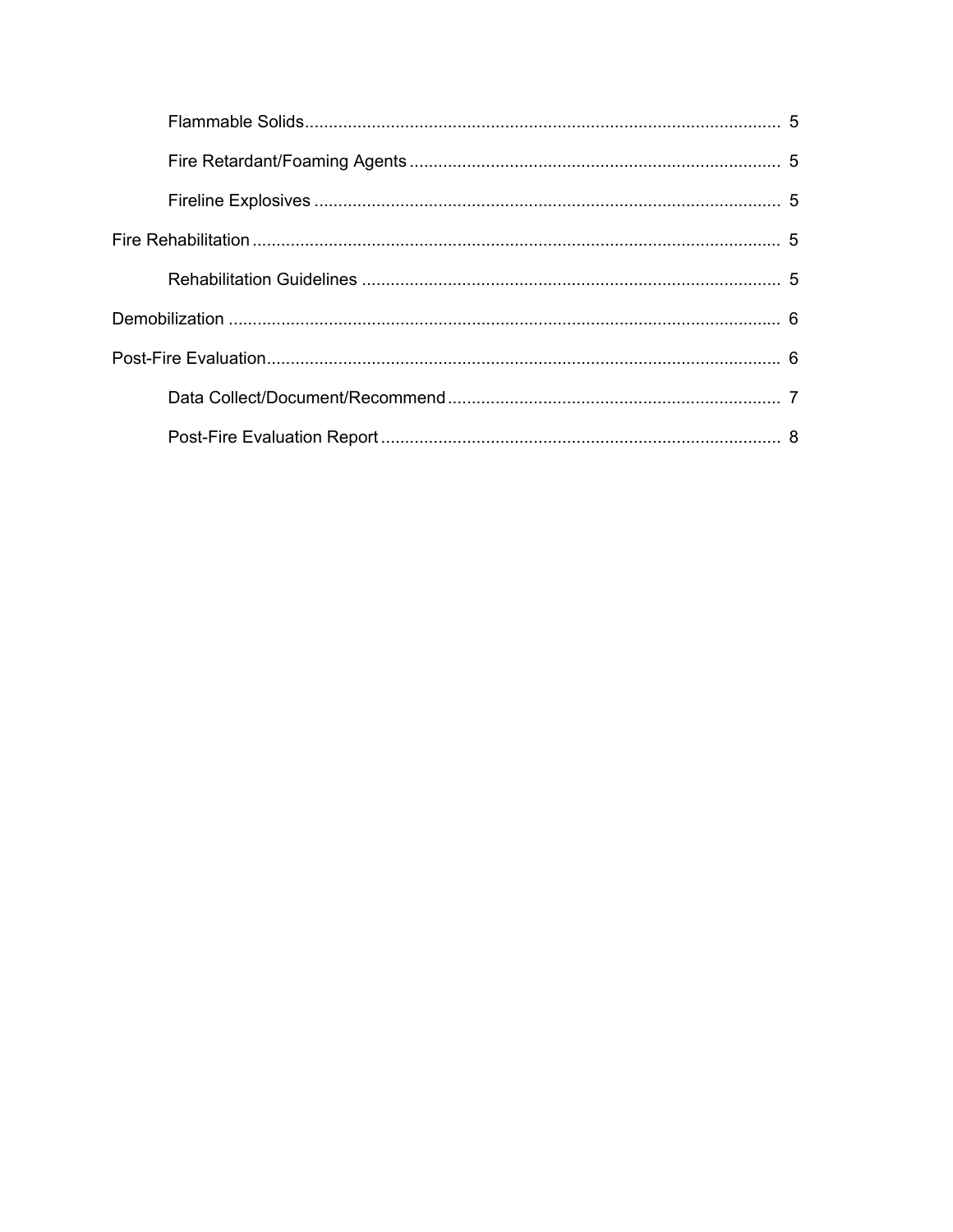#### **CONCEPT**

The concept of Minimum Impact Suppression Tactics (MIST) is to use the minimum amount of forces necessary to effectively achieve the fire management protection objectives consistent with land and resource management objectives. It implies a greater sensitivity to the impacts of suppression tactics and their long-term effects when determining how to implement an appropriate suppression response. In some cases MIST may indicate cold trailing or wet line may be more appropriate than constructed hand line. In another example, the use of an excavator may be used rather than a dozer. Individual determinations will be dependent on the specific situation and circumstances of each fire.

MIST is not intended to represent a separate or distinct classification of firefighting tactics but rather a mind set of how to suppress a wildfire while minimizing the long-term effects of the suppression action. When the term MIST is used in this document it reflects the above principle.

Suppression actions on all wildfires within Forest Service protected wilderness in the Northern Region will be those having a minimum impact on the physical resources associated with each site. In so doing, the principle of fighting fire aggressively but providing for safety first will not be compromised.

The key challenge to the line officer, fire manager and firefighter is to be able to select the wildfire suppression tactics that are appropriate given the fire's probable or potential behavior. The guiding principle is always least cost plus loss while meeting land and resource management objectives. It is the second part of this statement which must be recognized more than it has in the past. Appreciation of the values associated with wilderness have been more difficult to articulate but, nevertheless, are important. As this recognition emerges, actions must be modified to accommodate a new awareness of them.

These actions, or MIST, may result in an increase in the amount of time spent watching, rather than disturbing, a dying fire to insure it does not rise again. They may also involve additional rehabilitation measures on the site that were not previously carried out.

When selecting an appropriate suppression response, firefighter safety must remain the highest concern. In addition, fire managers must be assured the planned actions will be effective and will remain effective over the expected duration of the fire.

Other guides, like the grizzly bear or salmon guides, will also have a bearing on what type of tactics are used.

#### **GOAL**

The goal of MIST is to halt or delay fire spread in order to maintain the fire within predetermined parameters while producing the least possible impact on the resource being protected. These parameters are represented by the initial attack incident commander's size-up of the situation in the case of a new start or by the escaped fire situation analysis (EFSA) in case of an escaped fire.

It is important to consider probable rehabilitation need as a part of selecting the appropriate suppression response. Tactics that reduce the need for rehab are preferred whenever feasible.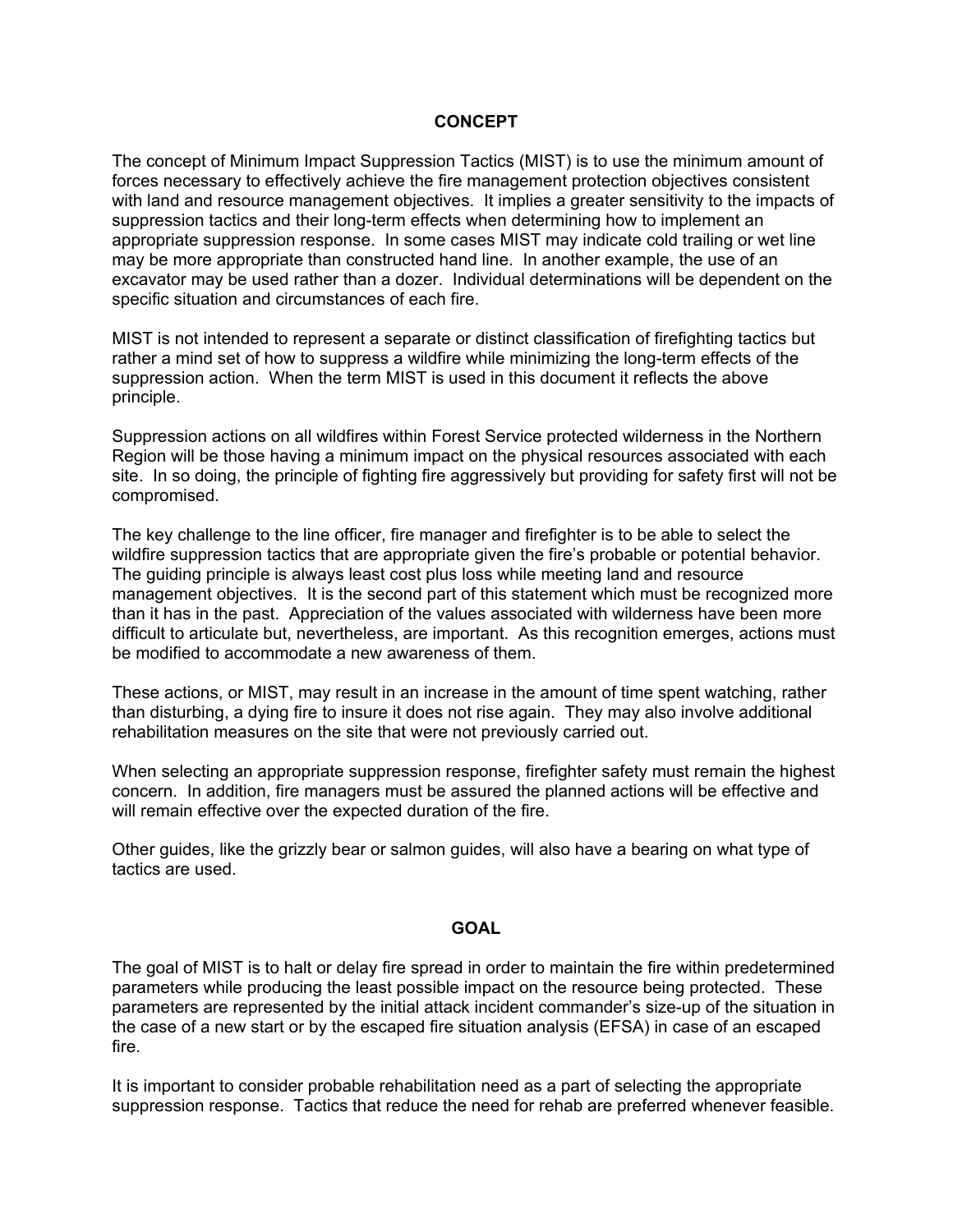### **SUPPRESSION RESPONSIBILITY**

As stated previously, safety is the highest priority. All action will be anchored to the standard fire orders and watch out situations. Safety will remain the responsibility of each person involved with the incident.

#### **Initial/Extended Attack**

**Incident Commander** – To understand and carry out an appropriate suppression response, which will best meet the land management objectives of the area at the least cost plus loss. Insure all forces used on the fire understand the plan for suppressing the fire in conjunction with MIST.

Keep in communication with responsible fire management or line officer to insure understanding and support of tactics being used on the fire. Evaluate and provide feedback as to the tactical effectiveness during and after fire incident.

#### **Project Fire**

**Type 1/ Type 2 Incident Commander** – To carry out instructions given by the responsible line officer both verbally and through the EFSA. Establish and nurture a close dialogue with the resource advisor assigned to the fire team. Review actions on site and evaluate for compliance with land line officer direction and effectiveness at meeting fire management protection objectives.

**Responsible Line Officer** – To transmit the land management objectives of the fire area to the fire team and to define specific fire management protection objectives. Periodically review for compliance.

**Resource Advisor** – To insure the interpretation and implementation of EFSA and other oral or written line officer direction is adequately carried out. Provide specific direction and guidelines as needed. Participate at fire team planning sessions, review incident action plans and attend daily briefings to emphasize resource concerns and management's expectations. Provide assistance in updating EFSA when necessary. Participate in incident management team debriefing and assist in evaluation of team performance related to MIST.

#### **GUIDELINES**

Following is a list of considerations for each fire situation.

#### **Hot-Line/Ground Fuels**

- Allow fire to burn to natural barriers.
- Use cold-trail, wet line or combination when appropriate.
- If constructed fireline is necessary, use only width and depth to check fire spread.
- Consider use of fireline explosives for line construction.
- Burn out and use low impact tools like swatter or 'gunny' sack.
- Minimize bucking and cutting of trees to establish fireline; build line around logs when possible.
- Use alternative mechanized equipment such as excavators, rubber tired skidders, etc. rather than tracked vehicles. Use high pressure type sprayers on equipment prior to assigning to incident to help prevent spread of noxious weeds.
- Constantly re-check cold trailed fireline.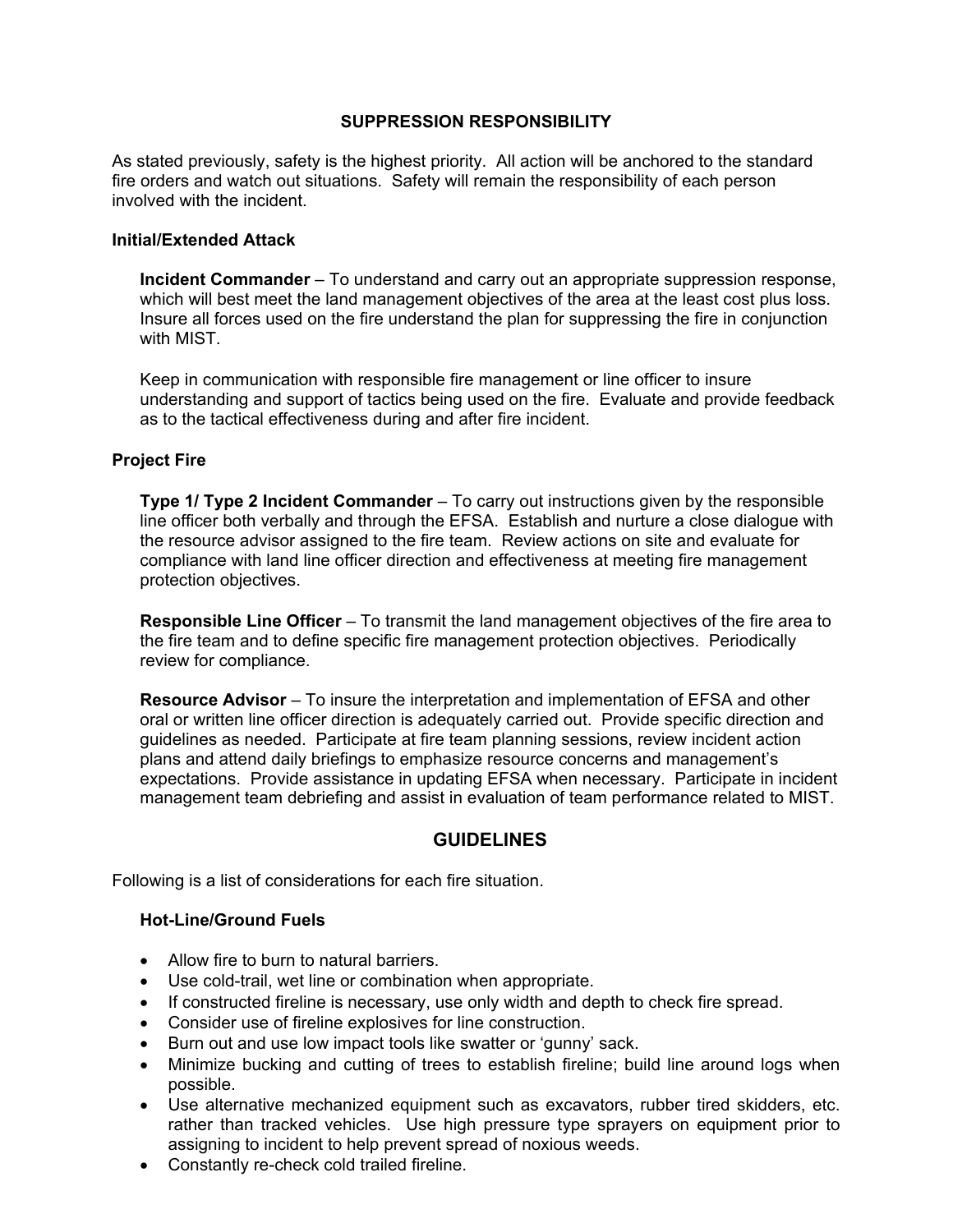## **Hot-Line/Aerial Fuels**

- Limb vegetation adjacent to fireline only as needed to prevent additional fire spread.
- During fireline construction, cut shrubs or small trees only when necessary. Make all cuts flush with the ground.
- Minimize felling of trees and snags unless they threaten the fireline or seriously endanger workers. In lieu of felling, identify hazard trees with a lookout or flagging.
- Scrape around tree bases near fireline if it is likely they will ignite.
- Use fireline explosives for felling when possible to meet the need for more natural appearing stumps.

## **Mopup/Ground Fuels**

- Do minimal spading; restrict spading to hot areas near fireline.
- Cold-trail charred logs near fireline; do minimal tool scarring.
- Minimize bucking of logs to extinguish fire or to check for hotspots; roll the logs instead if possible.
- Return logs to original position after checking and when ground is cool.
- Refrain from making bone yards; burned and partially burned fuels that were moved should be returned to a natural arrangement.
- Consider allowing large logs to burnout. Use a lever rather than bucking to manage large logs which must be extinguished.
- Use gravity socks in stream sources and/or a combination of water blivits and fold-a-tanks to minimize impacts to streams.
- Consider using infrared detection devices along perimeter to reduce risk.
- Personnel should avoid using rehabilitated firelines as travel corridors whenever possible because of potential soil compaction and possible detrimental impacts to rehab work, i.e. water bars.

## **Mopup/Aerial Fuels**

- Remove or limb only those fuels which if ignited have potential to spread fire outside the fireline.
- Before felling consider allowing ignited tree/snag to burn itself out. Ensure adequate safety measures are communicated if this option is chosen.
- Identify hazard trees with a lookout or flagging.
- If burning trees/snag pose a serious threat of spreading fire brands, extinguish fire with water or dirt whenever possible. Consider felling by blasting when feasible. Felling by crosscut or chainsaw should be the last resort.
- Align saw cuts to minimize visual impacts from more heavily traveled corridors. Slope cut away from line of sight when possible.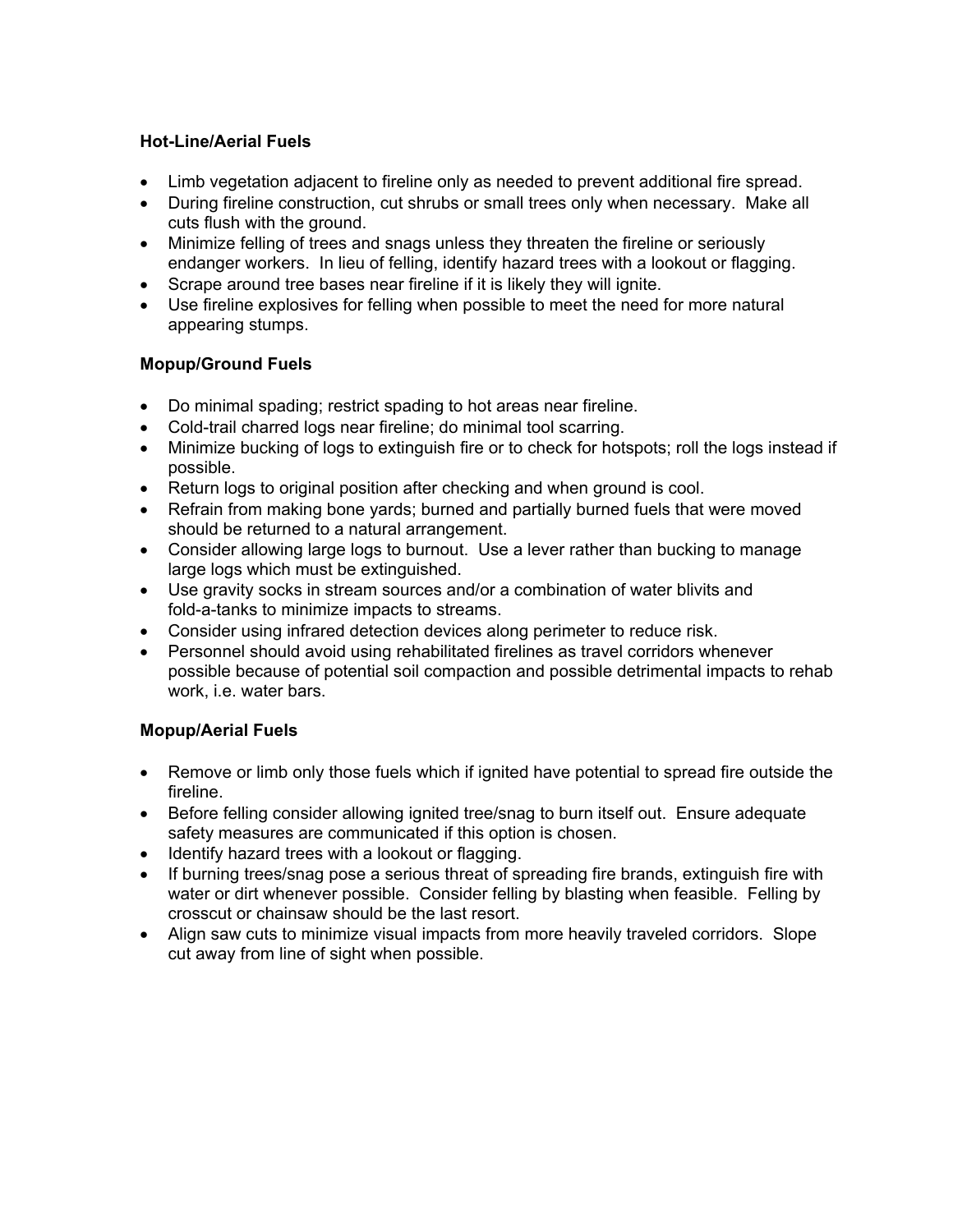## **LOGISTICS**

## **Campsite Considerations**

- Locate facilities outside of wilderness whenever possible.
- Coordinate with the Resource Advisor in choosing a site with the most reasonable qualities of resource protection and safety concerns.
- Evaluate short-term low impact camps such as coyote or spike versus use of longer-term higher impact camps.
- Use existing campsites such as reserved sites used by outfitters if possible.
- New site locations should be on impact resistant and naturally draining areas such as rocky or sandy soils, or openings with heavy timber.
- Avoid camps in meadows, along streams or on lakeshores. Located at least 200 feet from lakes, streams, trails, or other sensitive areas.
- Consider impacts on both present and future users. An agency commitment to wilderness values will promote those values to the public.
- Lay out the camp components carefully from the start. Define cooking, sleeping, latrine, and water supply.
- Minimize the number of trails and ensure adequate marking.
- Consider fabric ground cloth for protection in high use areas such as around cooking facilities.
- Use commercial portable toilet facilities where available. If these cannot be used a latrine hole should be utilized.
- Select latrine sites a minimum of 200 feet from water sources with natural screening.
- Do not use nails in trees.
- Constantly evaluate the impacts which will occur, both short and long term.

## **Personal Camp Conduct**

- Use "leave no trace" camping techniques.
- Minimize disturbance to land when preparing bedding site. Do not clear vegetation or trench to create bedding sites.
- Use stoves for cooking, when possible. If a campfire is used limit to one site and keep it as small as reasonable. Build either a "pit" or "mound" type fire. Avoid use of rocks to ring fires.
- Use down and dead firewood. Use small diameter wood, which burns down more cleanly.
- Don't burn plastics or aluminum "pack it out" with other garbage.
- Keep a clean camp and store food and garbage so it is unavailable to bears. Ensure items such as empty food containers are clean and odor free, never bury them.
- Select travel routes between camp and fire and define clearly.
- Carry water and bathe away from lakes and streams. Personnel must not introduce soaps, shampoos or other personal grooming chemicals into waterways.

## **AVIATION MANAGEMENT**

One of the goals of wilderness managers is to minimize the disturbance caused by air operations during an incident.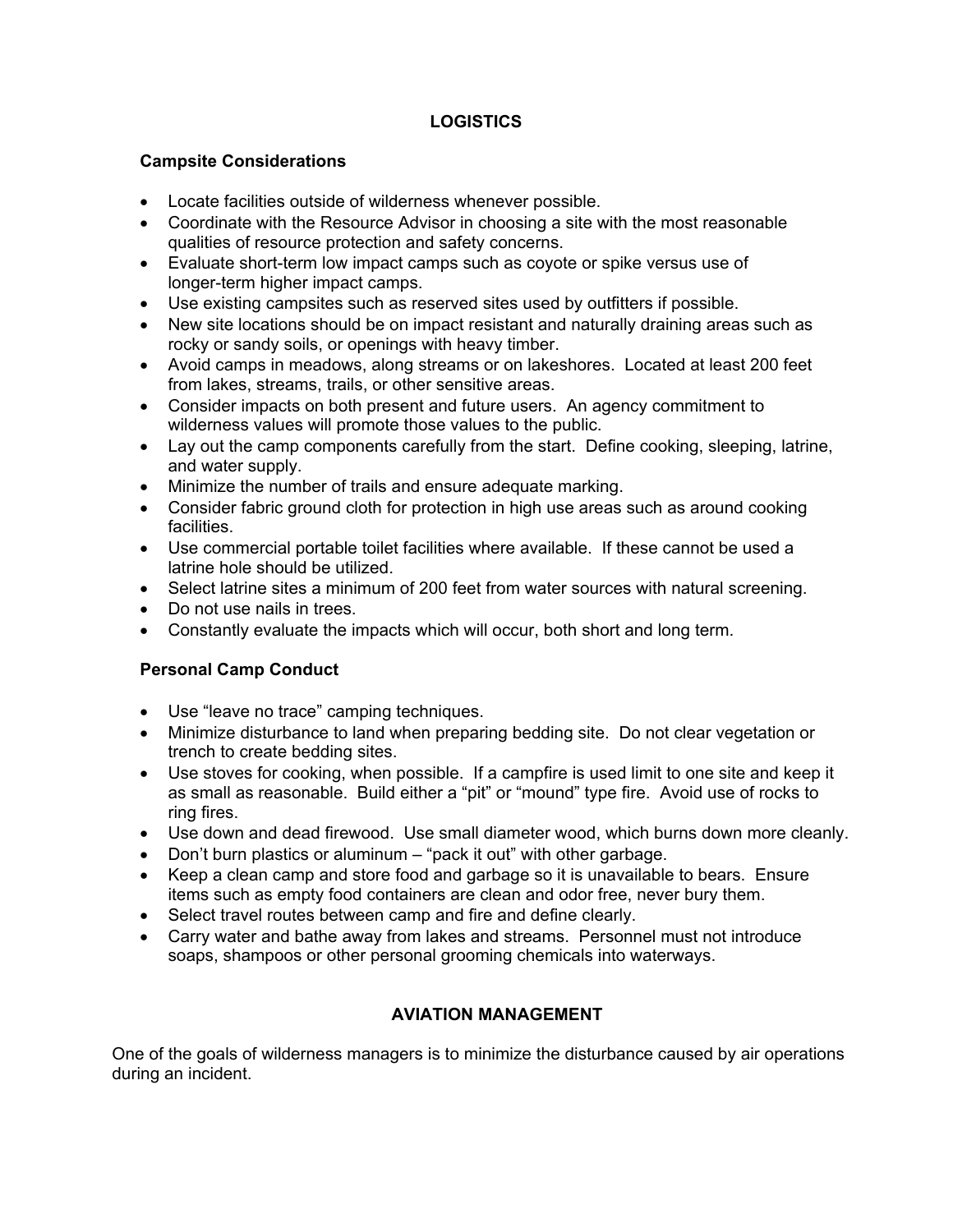## **Aviation Use Guidelines**

- Maximize back haul flights as much as possible.
- Use long line remote hook in lieu of constructed helispots for delivery or retrieval of supplies and gear.
- Take precautions to insure noxious weeds are not inadvertently spread through the deployment of cargo nets and other external loads.
- Use natural openings for helispots and paracargo landing zones as far as practical. If construction is necessary, avoid high visitor use areas.
- Consider maintenance of existing helispots over creating new sites.
- Obtain specific instructions for appropriate helispot construction prior to the commencement of any ground work.
- Consider directional falling of trees and snags so they will be in a natural appearing arrangement.
- Buck and limb only what is necessary to achieve safe/practical operating space in and around the landing pad area.

## **Retardant Use**

During initial attack, fire managers must weigh the non-use of retardant with the probability of initial attack crews being able to successfully control or contain a wildfire. If it is determined that use of retardant may prevent a larger, more damaging wildfire, then the manager might consider retardant use even in sensitive areas. This decision must take into account all values at risk and the consequences of larger firefighting forces' impact on the land.

• Consider impacts of water drops versus use of foam/retardant. If foam/retardant is deemed necessary, consider use of foam before retardant use.

## **HAZARDOUS MATERIALS**

### **Flammable/Combustible Liquids**

- Store and dispense aircraft and equipment fuels in accordance with National Fire Protection Association (NFPA) and Health and Safety Handbook requirements.
- Avoid spilling or leakage of oil or fuel, from sources such as portable pumps, into water sources or soils.
- Store any liquid petroleum gas (propane) downhill and downwind from firecamps and away from ignition sources.

### **Flammable Solids**

• Pick up residual fusees debris from the fireline and dispose of properly.

## **Fire Retardant/Foaming Agents**

- Do not drop retardant or other suppressants near surface waters.
- Use caution when operating pumps or engines with foaming agents to avoid contamination of water sources.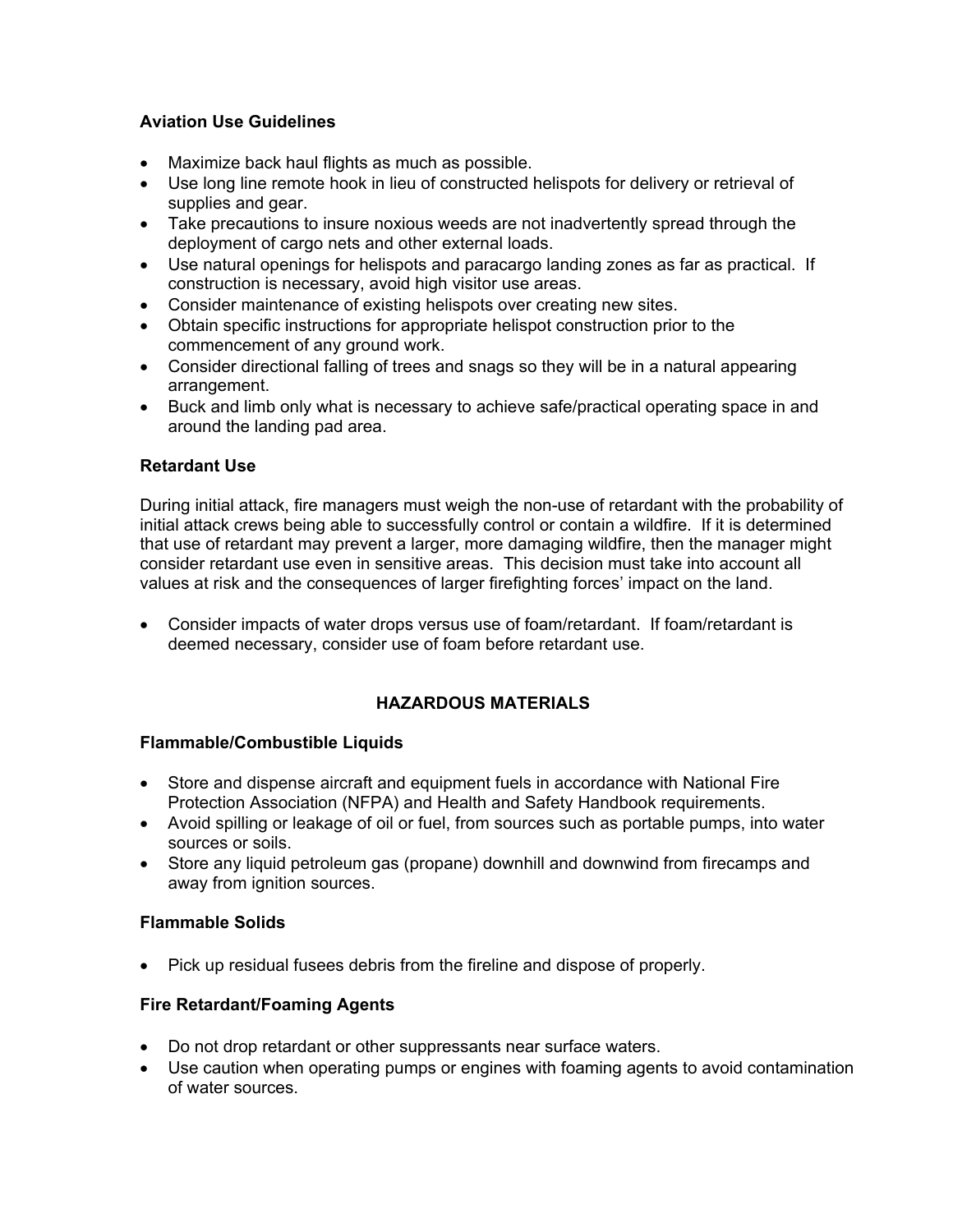### **Fireline Explosives**

• Remove all undetonated fireline explosives from storage areas and fireline at the conclusion of the incident and dispose of according to Bureau of Alcohol, Tobacco, and Firearms (BATF) and Fireline Blaster Handbook requirements. Properly dispose of all packaging materials.

## **FIRE REHABILITATION**

Rehabilitation is a critical need. This need arises primarily because of the impacts associated with fire suppression and the logistics that support it. The process of constructing control lines, transport of personnel and materials, providing food and shelter for personnel, and other suppression activities has a significant impact on sensitive resources regardless of the mitigating measures used. Therefore, rehabilitation must be undertaken in a timely, professional manner.

During implementation, the resource advisor should be available for expert advice and support of personnel doing this work as well as quality control.

### **Rehabilitation Guidelines**

- Pick up and remove all flagging, garbage, litter, and equipment. Dispose of trash appropriately.
- Clean fire pit of unburned materials and fill back in.
- Discourage use of newly established trails created during the suppression effort by covering with brush, limbs, small diameter poles, and rotten logs in a naturally appearing arrangement.
- Replace dug-out soil and/or duff and obliterate any berms created during the suppression effort.
- If impacted trails have developed on slopes greater than six percent, construct waterbars according to the following waterbar spacing guide:

| <b>Trail Percent Grade</b> | Maximum Spacing Ft. |
|----------------------------|---------------------|
| $6-9$                      | 400                 |
| $10 - 15$                  | 200                 |
| $15 - 25$                  | 100                 |
| $25+$                      | 50                  |

- Where soil has been exposed and compacted, such as in camps, on user-trails, at helispots and pump sites, scarify the top 2-4 inches and scatter with needles, twigs, rocks, and dead branches. It is unlikely that seed and fertilizer for barren areas will be appropriate, in order to maintain the genetic integrity of the area. It may be possible, depending on the time of year and/or possibility of a rainy period, to harvest and scatter nearby seed, or to transplant certain native vegetation.
- Blend campsites with natural surroundings, by filling in and covering latrine with soil, rocks, and other natural material. Naturalize campfire area by scattering ashes in nearby brush (after making sure any sparks are out) and returning site to a natural appearance.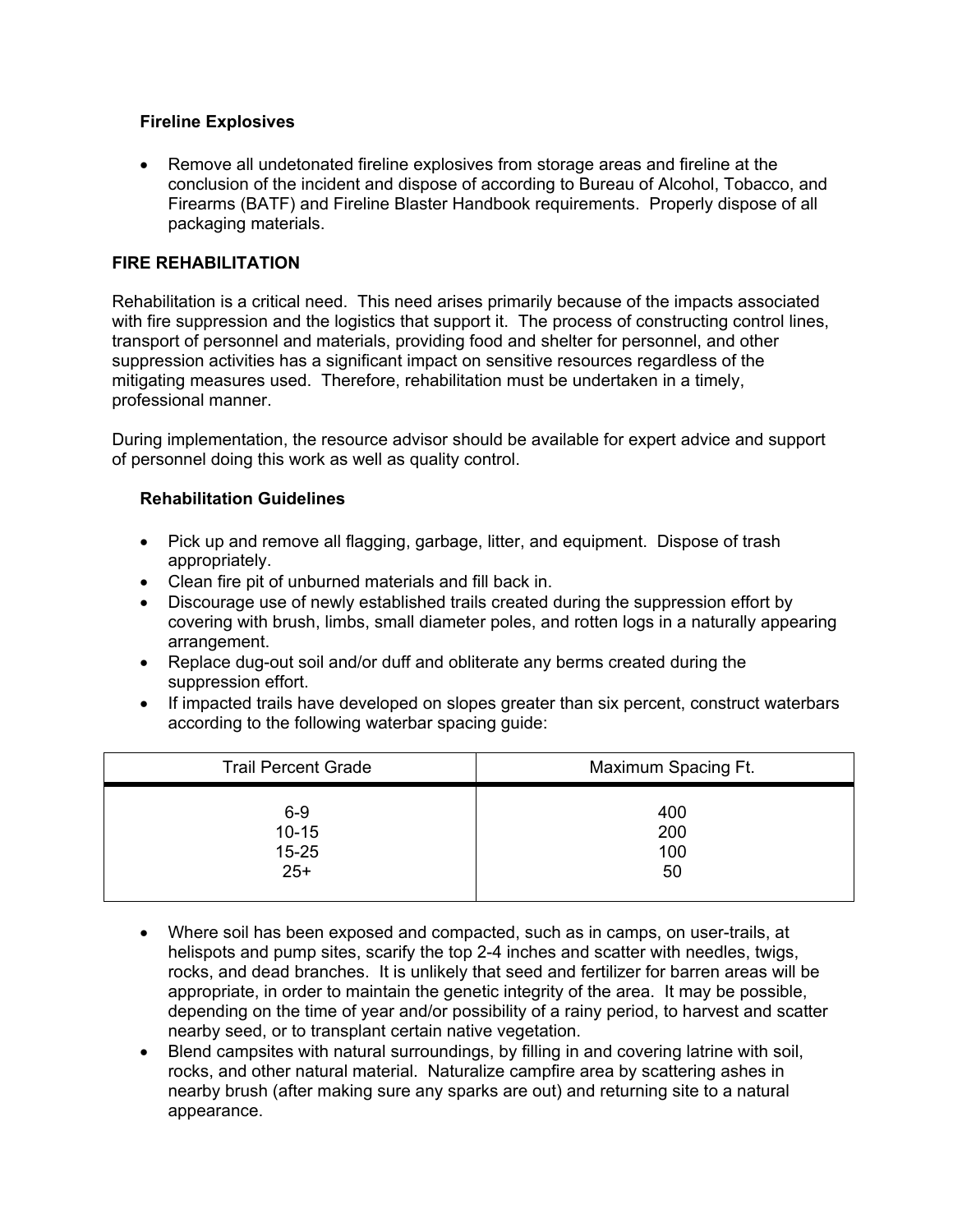- Where trees were cut or limbed, cut stumps flush with ground, scatter limbs and boles, out of sight in unburned area. Camouflage stumps and tree boles using rocks, dead woody material, fragments of stumps, bolewood, limbs, soil and fallen or broken green branches. Scattered sawdust and shavings will assist in decomposition and be less noticeable. Use native materials from adjacent, unimpacted areas if necessary.
- Remove newly cut tree boles that are visible from trails or meadows. Drag other highly visible woody debris created during the suppression effort into timbered areas and disburse. Tree boles that are too large to move should be slant cut so a minimal amount of the cut surface is exposed to view. Chopping up the surface with an axe or pulaski, to make it jagged and rough, will speed natural decomposition.
- Leave tops of felled trees attached. This will appear more natural than scattering the debris.
- Consider using explosives on some stumps and cut faces of the bolewood for a more natural appearance.
- Consider, if no other alternatives are available, helicopter sling loading rounds and tops from a disturbed site when there has been an excessive amount of bucking, limbing and topping.
- Tear out sumps or dams, where they have been used, and return site to natural condition. Replace any displaced rocks or streambed material that has been moved. Reclaim streambed to its predistrubed state, when appropriate.
- Walk through adjacent undisturbed area and take a look at your rehab efforts to determine your success at returning the area to as natural a state as possible. Good examples should be documented and shared with others!

### **DEMOBILIZATION**

Because demob is often a time when people are tired or when weather conditions are less than ideal, enough time must be allowed to do a good job. When moving people and equipment, choose the most efficient and least impactive method to both the landscape and fire organization mission. An on-the-ground analysis of "How Things Went" will be important.

### **POST-FIRE EVALUATION**

Post-fire evaluation is important for any fire occurrence so management can find out how things went. Identify areas needing improvement, to formulate strategies and to produce quality work in the future. This activity is especially important in wilderness and like sensitive areas due to their fragility and inclination to long-term damage by human impacts.

Resource advisors and functional specialists such as wilderness rangers will be responsible for conducting the post-fire evaluation. They are the people who have the experience and knowledge to provide information required to make the evaluation meaningful and productive.

Post-fire evaluation will consist of data collection, documentation and recommendations. This process and report will, in most cases, be fairly simple and to the point. It should be accomplished before an overhead team departs from the fire. The evaluation emphasis should be on the MIST actions and not on the effects on the fire.

Evaluation will be completed on wildfires exceeding 100 acres and on a sample of fires less than 100 acres. It is appropriate to evaluate a diversity of fires, ranging from a spot fire suppressed by smokechasers or jumpers to a large project fire managed by an overhead team.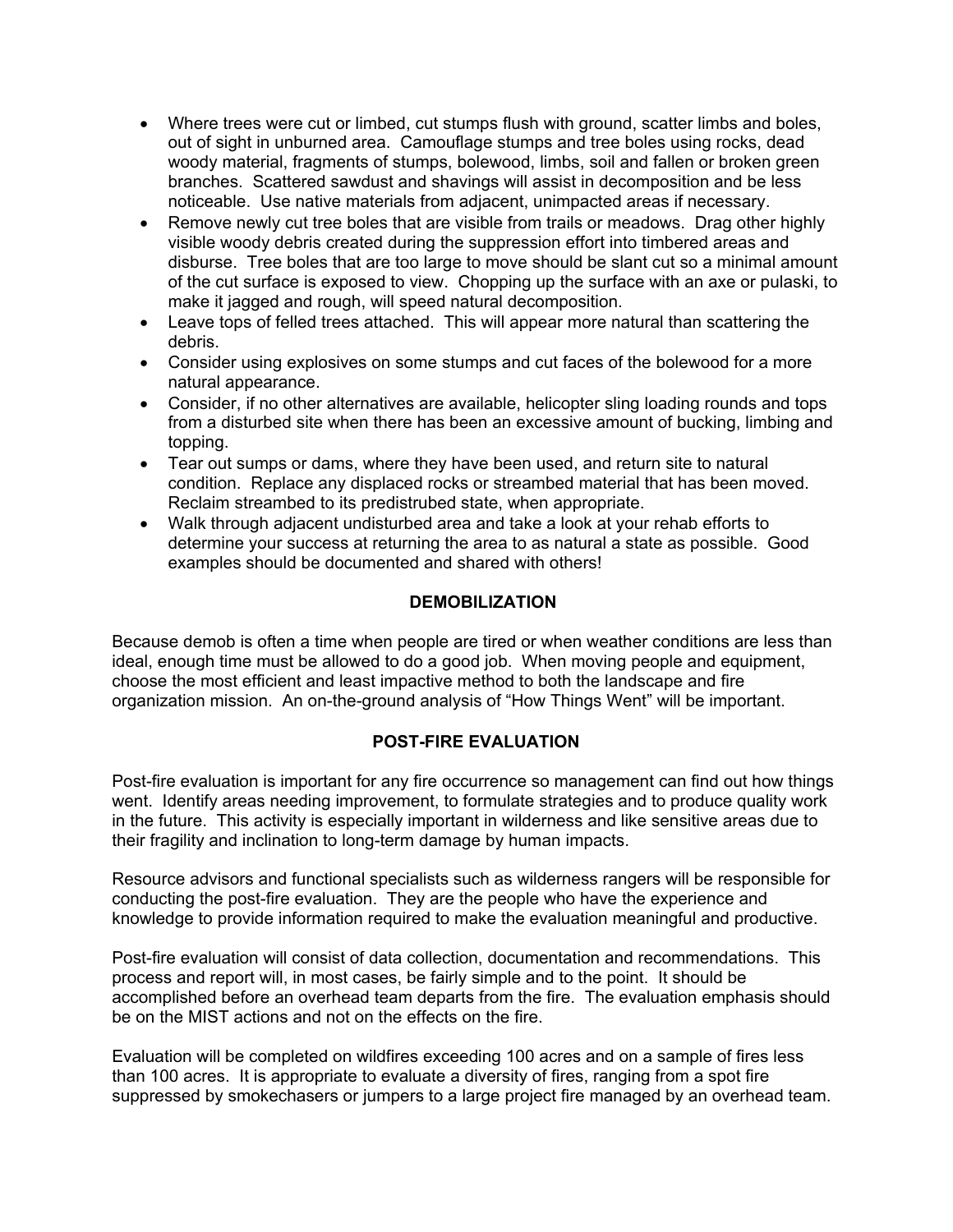Region 1 is proposing a post-fire evaluation of sites, which includes data collection on campsites and helispots, using Cole's Site Inventory System report INT-259, "Wilderness Campsite Monitoring Methods: A Source Book". Data collected will be added to inventories already completed for recreational impacts in wilderness. This information should provide managers with a clearer picture of which activities affect these "last, best places".

#### **Data Collection/Documentation/Recommendations**

This phase will be completed by a review of the rehab plan and visit to the fire site as soon after demobilization as possible. An inventory of comps and helispots will be completed using Cole's Inventory System. This will also include an objective overview of other areas covered by the rehab plan.

Observations will be documented in a brief report to the line officer with a copy to the appropriate incident commander. In the report, the evaluator will include recommendations for ensuing fire suppression activities on similar lands. It is important that the evaluator recognize and commend the initial attack forces or overhead team for positive activities. Make special note of the extra efforts and sensitivity to suppression impacts.

Attached is a sample format for a Post-Fire Evaluation Report: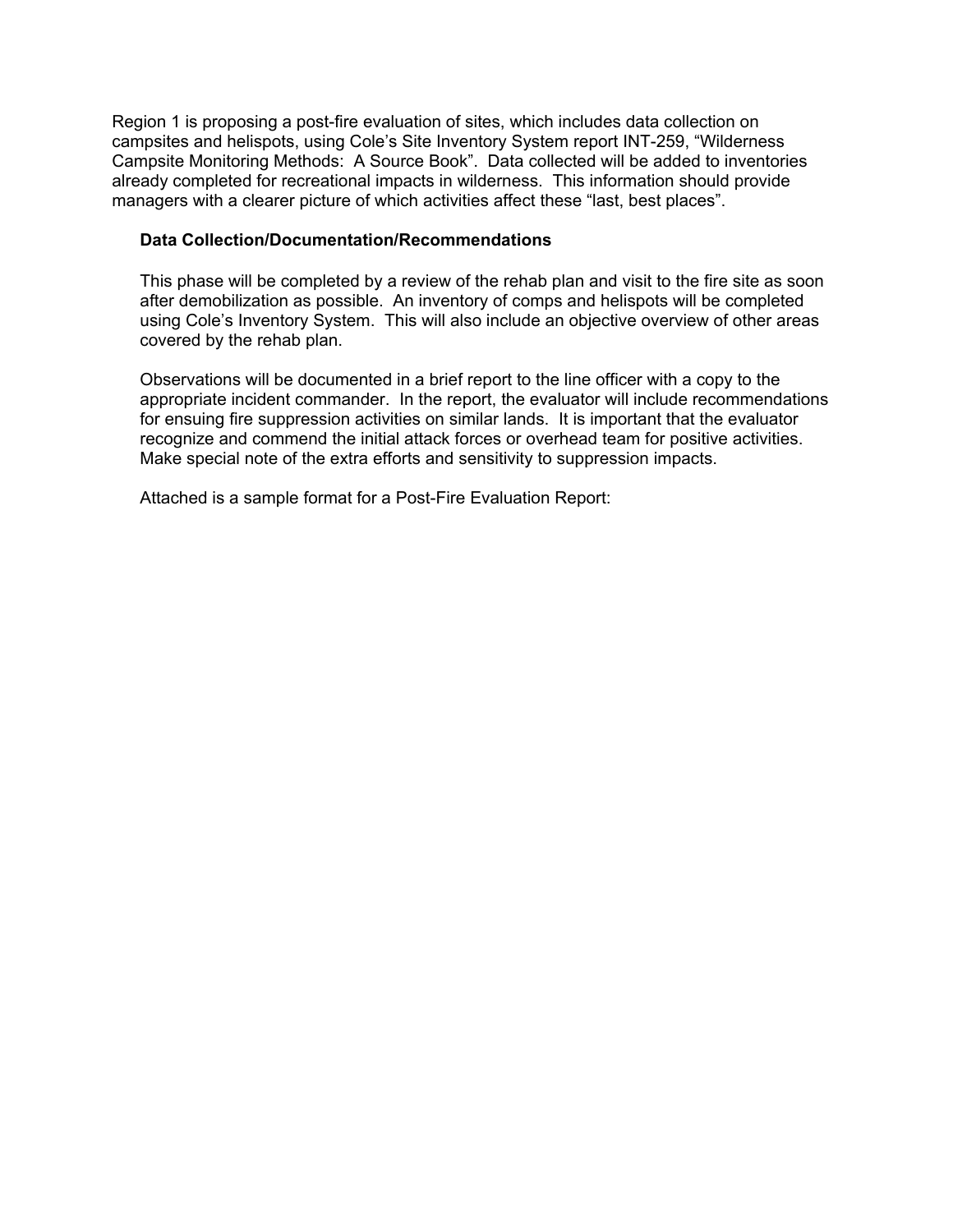### **POST-FIRE EVALUATION**

**for** 

#### **(Name of Fire)**

#### EXISTING DIRECTION PERTINENT FOR FIRE

Forest Land Use Plan Allocation: Management Area **(THIS SPACE CAN BE USED TO INSERT THE GENERAL AND SPECIFIC FOREST PLAN DIRECTION FOR THE MANAGEMENT AREA)**  Other Management Concerns/Guides: T & E Plants and Animals:

#### **FINDINGS**

- A. Resource Advisor Input and/or Actions:
	- **(SHOULD INCLUDE A SYNOPSIS OF THE ACTIONS OF THE RESOURCE ADVISOR AND HIS INPUT INTO SUPPRESSION STRATEGIES/TACTICS)**
- B. Escaped Fire Situation Analysis (EFSA) **(HOW DID THE EFSA RESPOND TO THE SENSITIVITIES OF THIS FIRE AREA)**
- C. Line Direction to Incident Commander **(SYNOPSIS OF WHAT THE LINE OFFICER TOLD THE INCIDENT COMMANDER TO DO)**
- D. Incident Action Plan **(SYNOPSIS OF HOW INCIDENT ACTION PLAN RESPONDED TO FIRE AREA)**

#### ON-SITE VERIFICATION

**(STATE HERE WHO MADE THE FIELD VISIT, THE DATE, AND WHAT OBSERVATIONS WERE MADE IN TERMS OF MEETING THE GUIDELINES FOR MIST)** 

#### OVERALL REVIEW EVALUATION

**(INCLUDE OVERALL FINDINGS OF HOW WELL OBJECTIVES WERE ACCOMPLISHED IN TERMS OF MINIMUM IMPACT ACTIVITIES)** 

#### **FOLLOWING IS AN EXAMPLE FROM A FIRE IN THE HELL'S CANYON NATIONAL RECREATION AREA:**

"Although not specifically documented as stated in the Forest Plan, Manuals or other directives, nor clearly visible in all the documents reviewed, the majority of pertinent management direction/resource objectives for this fire appeared to have been known, and were implemented."

"Although it was recognized that the fire's location may not result in adverse impact to salmon habitat, it wasn't clear that the Operation or Logistics sections were aware that some of the 'Wildfire Suppression Guidelines for Salmon Habitat' relate to potential stream contamination during activities not directly performed on the fire site. (It is realized that these "Regional Guidelines" were issued 8/11/92 via D.G. and have not yet had wide distribution; therefore it is the intent of this review to help increase the awareness of the recent guidelines)."

#### REVIEW RECOMMENDATIONS

**(WHAT AREAS CAN WE IMPROVE ON, WHERE DID WE DO GOOD, ETC.)**